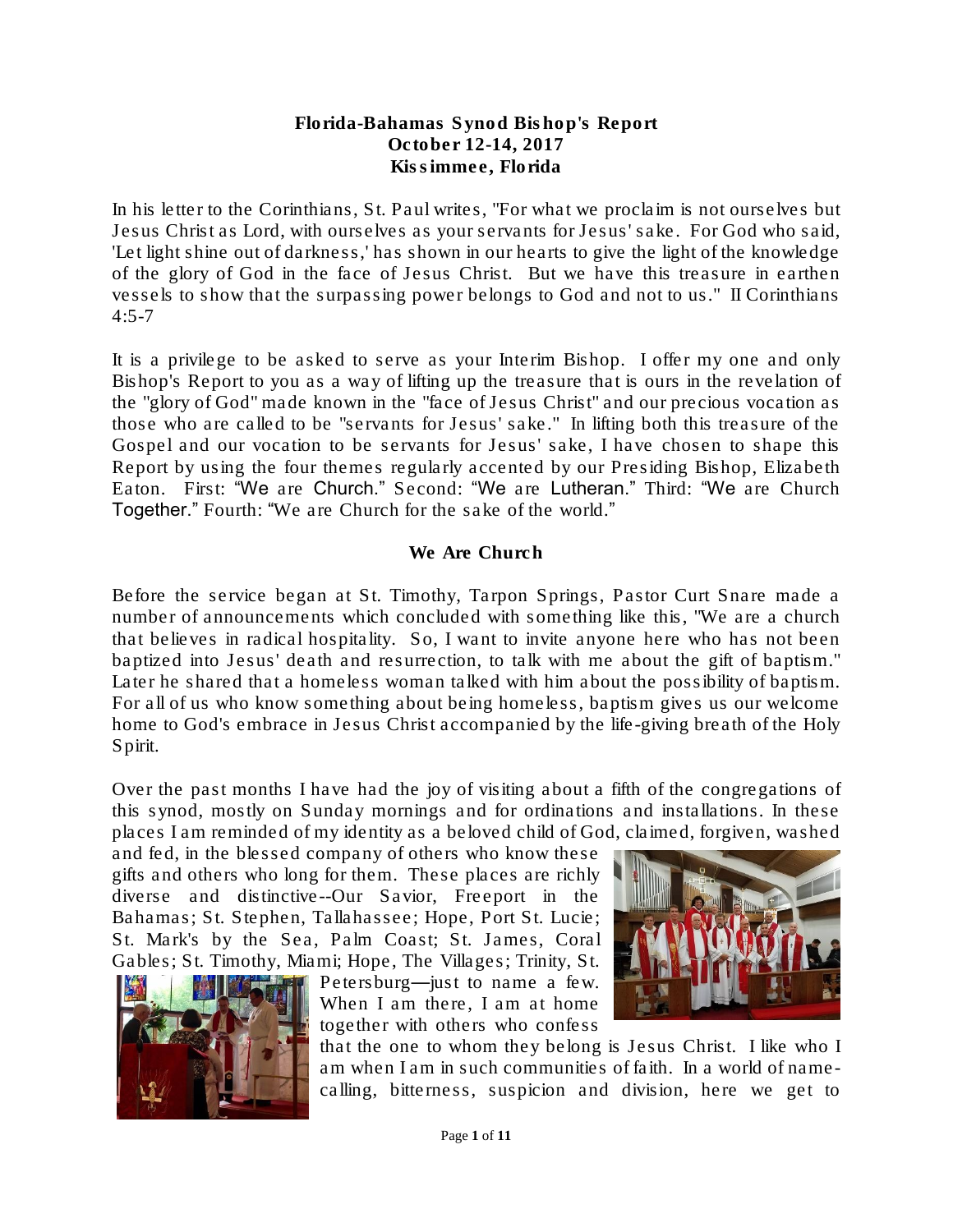acknowledge the counter-cultural truth that we are beggars in need of forgiveness and God's grace and mercy in Christ Jesus. And, if by the Spirit of God repentance takes place and we are attentive, that changes everything in terms of the way we see God, see ourselves, see one another, and see this world.

Through the work of the Holy Spirit and many call committees, deans, synod staff--



including the Assistant to the Bishop for Leadership and Mobility, Connie Schmucker--during the past year, the bishops of this synod have ordained five Ministers of Word and Sacrament and will consecrate a Minister of Word and Service in November. Twenty-eight (28) pastors and deacons were installed and the synod council extended 12 calls to specialized ministry. Our Assistants to the Bishop have commissioned, and recommissioned, 17 Synod Parish Deacons. On those occasions, those who have been installed,

commissioned and consecrated have not done so with the promise that they will commit themselves to feather their own nests, or do everything possible to be liked. Rather in Jesus Christ, they will speak the truth "...giving no reason for false securities and illusory hope." They will seek in all things to manifest the love of God in Christ Jesus. And the community promises to receive them as stewards of the mysteries of God and servants of Christ.

We are the church, dear members of this gathering. And if the Word of God in Christ Jesus is being offered in the places related to this synod, know that the treasure of the Gospel is at work even now transforming us.

### We Are Lutheran

As we approach the 500th Anniversary of the Reformation, there is no little commentary about what it means to be Lutheran. During my weekend at Our Savior Lutheran in Vero



Beach, retired pastor Jack Diehl handed me a decal that read, "Proud to be a Humble Lutheran." You can buy socks that declare, "Here I Stand" and a beer that is called, Katie Luther's Brew. You might want to check with our folks from the Castle Church Brewing Community. I've seen pictures that declare, "You might be Lutheran if your house is a mess because you're saved by grace and not by works." Or, "You know you're Lutheran when you have the urge to sit in the back of the church" or, "You know you're Lutheran when you hear something really funny during the

sermon and smile as loudly as you can."

Humor can be a way of laughing at ourselves and our own tradition. But if we stop there, we run the risk of making the Lutheran tradition a club to which we belong and in which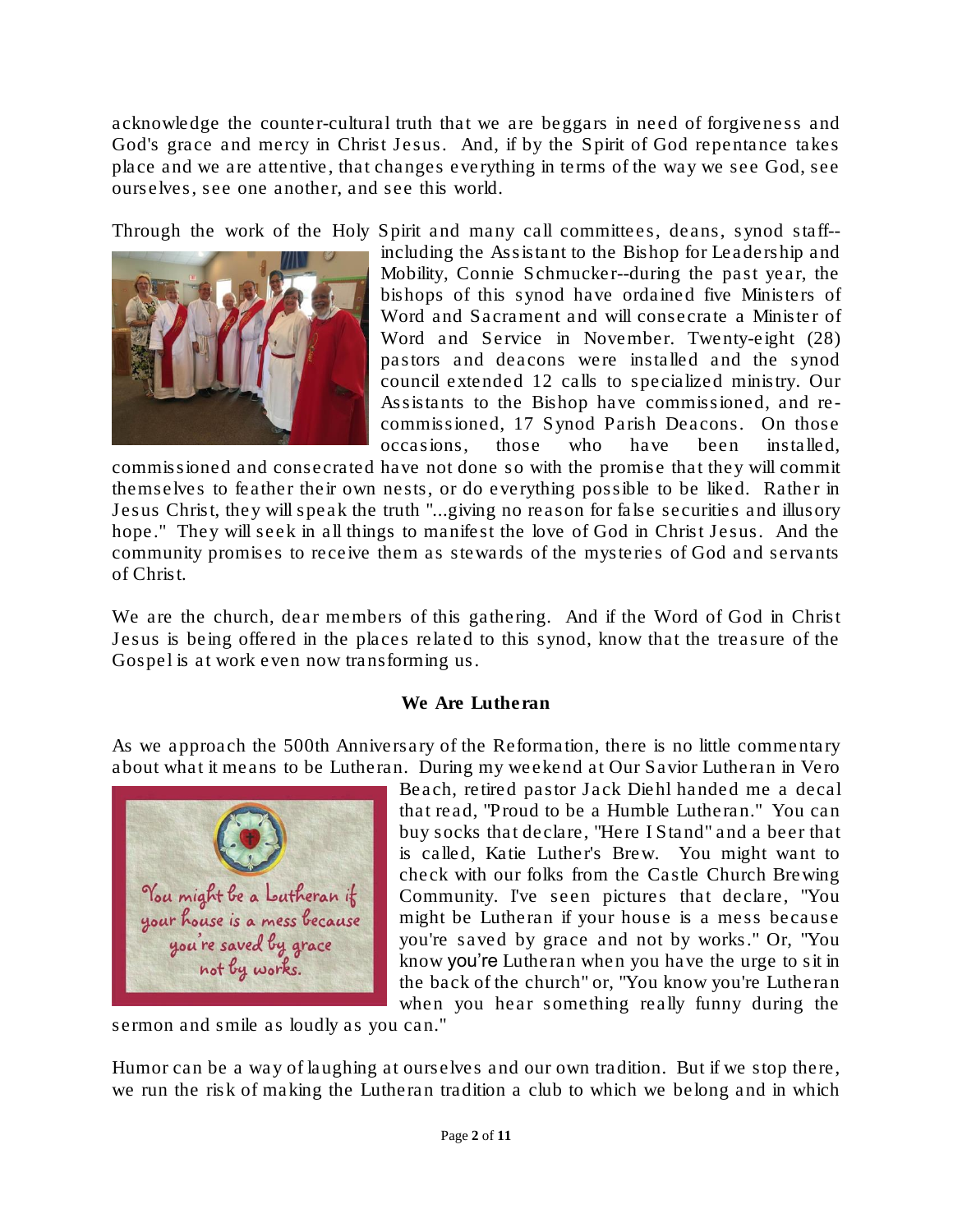others will never feel comfortable. That was not Martin Luther's intention. He sought reformation and not a new church body. In the first of the 95 Theses, he pointed the way to reformation when he wrote, "When our Lord Jesus said, 'Repent," he meant that all of life should be one of repentance." One is freed for repentance when by the Holy Spirit, one trusts oneself to the treasure of the Gospel, namely the grace and glory of God made known in a crucified and risen Jesus Christ. God gives us Christ with all of Christ's benefits in order that we might give ourselves to our neighbor with all that is ours. The Lutheran Confessions insist that is what is at the heart of our worship, our theology our teaching and our life. That is our contribution to the whole of the church catholic. So, it was a source of great joy when in 1999 the Roman Catholic Church and the Lutheran World Federation agreed to sign the document, *The Joint Declaration on Justification.*



Last October, Pope Francis and leaders of the Lutheran World Federation met for a service of Common Prayer in Lund, Sweden. Bishop Schaefer and leaders of this synod advocated with their Roman Catholic colleagues to join in Common Prayer throughout this anniversary year. It was a joy for me to participate with Roman Catholic Bishops Noonan and Estevez in such a service in Orlando on June 6. I'm mindful of other services scheduled in Fort Myers

on October 29, with the Archdiocese of Miami at the Cathedral of St. Mary also on October 29 and a number of local celebrations between Lutheran and Roman Catholic congregations. Because of our common bond in Christ Jesus, it is a great delight to be able to welcome Bishop Noonan of the Orlando Diocese to bring greetings to this Assembly. God-willing, this synod's bishop-elect will be installed at St. Mark the Evangelist Catholic Church in New Tampa on January 20, 2018.

To be a Lutheran Christian is to be freed to receive the gifts and to treasure our relationships with all those who share in the baptism of Christ Jesus. Our full-communion relationships with the United Methodist Church, the Episcopal Church, the Moravians, the Presbyterian Church, USA, and the Reformed Church in America enable us to maximize these shared gifts in collaborative worship and ministries including Vacation Bible Schools, Food Pantries and disaster response. We thank God for the shared ministries experienced through the ministry of Episcopalian Priest Chris Todd and Lord of the Seas in Key West, Fr James Reho at Lamb of God, Ft Myers, and Pastor Faye Golding at Redeemer, Lauderdale Lakes. (Other examples). This synod knows that to be Lutheran is to know our place within the whole of the church catholic.

More can be explored regarding how being Lutheran can shape our response to an environment that is more pluralistic and increasingly diverse. During one of my visits this year, a woman shared that when she first came to one of our congregations, she soon sensed that most of the food and humor came out of the Scandinavian Lutheran tradition. Being a German Lutheran, she quickly wondered whether or not she would fit in this congregation. Happily, she soon discovered that she did.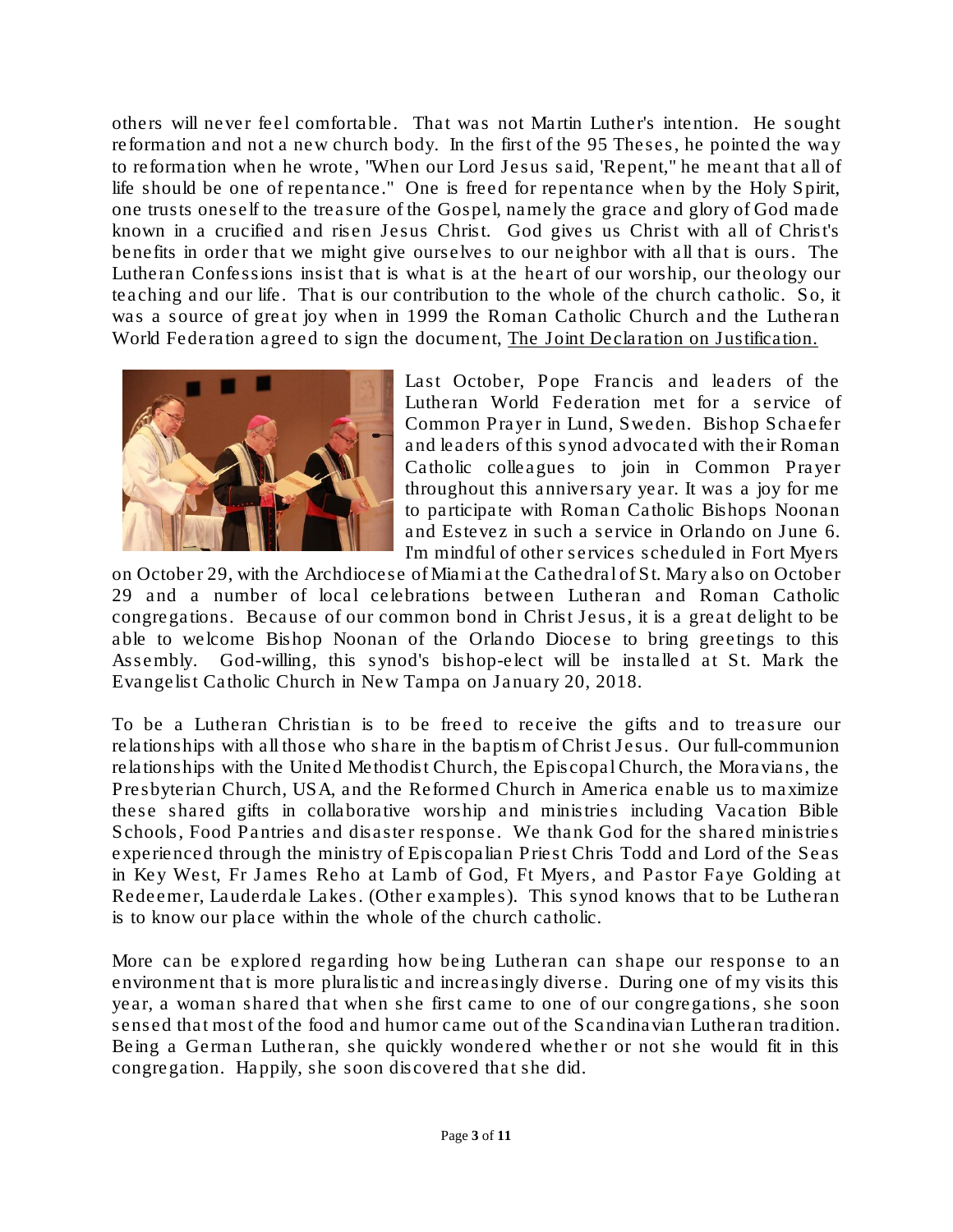Most of you are familiar with statistics that indicate that on Sunday morning, we most likely will worship with those who look like us, talk like us, come from a similar socioeconomic background. Yet this state is blessedly diverse. Our congregations exist in the midst of this diversity. St. Paul writes that in Christ "There is neither Jew nor Greek, male and female, slave or free..." Galatians 3:27,28. What might we need to give up in terms of our "tradition" in order to nurture the treasure of the Gospel and receive the gifts of those who may be very different from ourselves but who share our common need for Christ? People quickly sense whether or not they are welcomed in our congregations.

How might we risk extending an authentic welcome to all whom the Holy Spirit places into our midst? How might we better communicate that welcome within the communities that we serve? Can we share examples of where that is happening? And what we might learn from those examples? I thank God for the leadership of Aaron Schmalzle and Pastor Jared Witt with the support of the former Atonement congregation, this synod and the ELCA in developing the Castle Church Brewing Community in order to create space for conversation



and ministry to and with those whom might not otherwise enter a church building. Which leads to the truth that...

#### We Are Church Together

The inclination to go it alone is an ever-present temptation. St. Paul's reference to the church as the "body of Christ" is a vital corrective and speaks the truth about our life together in Christ Jesus. At the end of such a corrective, Paul writes, "Now you are the body of Christ and individually members of it." (I Corinthians 12) Within congregational life, leadership prayerfully needs to ask continually, "Are we valuing all the gifts that are present among the baptized of this congregation? How might we increasingly share leadership in a manner which empowers us and yet fosters a sense of mutual accountability?

Healthy congregations are vital. Yet it needs to be said: the congregation is the church. But, it is not the whole of the church. When I visit a congregation, read the bulletin or newsletter or visit the website, or look at the bulletin board, I look for signs that the congregation is mindful of the church beyond itself. Are prayers included for the church beyond the congregation (e.g. for neighboring congregations, for a shared ministry, for global companion, for the local and ELCA bishops, synod staff and leadership, for hunger or disaster response ministries, for our camping ministries, etc.)? The chances are that when congregations are mindful of their connectedness with the church beyond the congregation, there will be a corresponding connectedness within the congregation. That is what it means to be the body of Christ.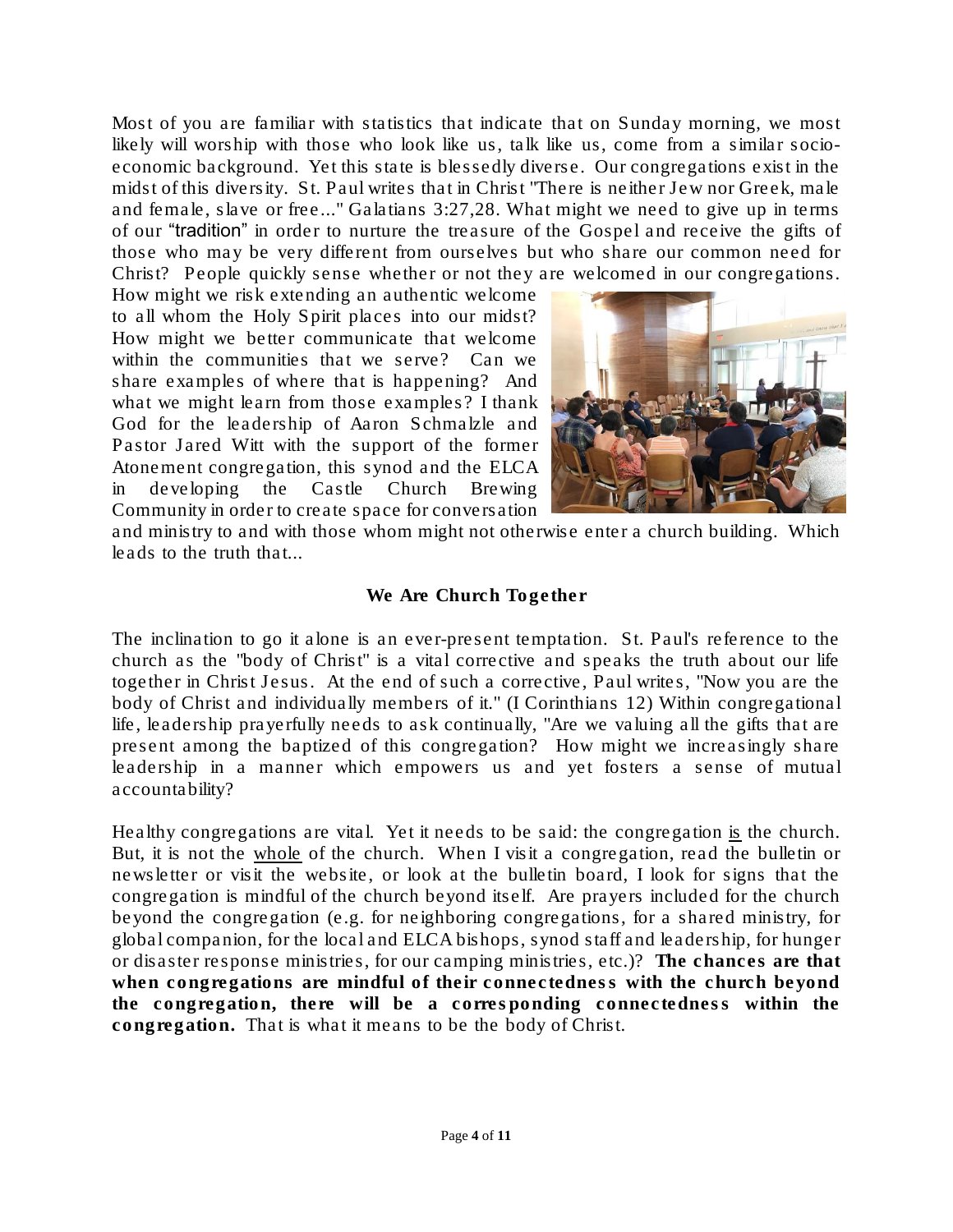

Ministries in the congregation, synod and ELCA takes place because we are church together. The redevelopment of such ministries as St. Stephen, Pompano Beach, St. James, Coral Ridge or University Lutheran in Gainesville could not take place apart from the support of this synod and the ELCA, including the coaching of Pastor Jaime Dubón and Pastor Jim Graeser. The rostered deacon who has been consecrated, the pastor that has recently been ordained or that your congregation recently installed would not take place apart from a church that nurtures such gifts

for leadership through individuals and congregations that nurtured a sense of call. The Candidacy Process assists in mutual discernment while seminary training, supervisors and mentors help to hone gifts for ministry. That is "being church together."



service. That is being church together.

On June 10, I had the joy of participating in the graduation service for 26 who were graduating from the diakonia program. Many graduates of diakonia have also become parish deacons, serving congregations in vital ways which strengthen and renew congregational ministry, while others have gone on to seminary or found life-giving ways of living out their faith in their workplaces. Those ministries exist because people from this synod are willing to provide leadership, training, and mentoring for those who have been identified as having gifts for this

This synod, as did I, learned a bit more about what it means to be "church together", after Bishop Schaefer's resignation. Pastor Walter May, representing Presiding Bishop Elizabeth Eaton, sat with synod leadership is processing what this change meant for the synod. Pastor May contacted me about my openness to this ministry and facilitated the Synod Council leadership in its conversations with me that led to my invitation to service. After Pastor Graeser and Pastor Dubón, accepted calls to other ministries, churchwide leadership and synodical leadership worked with me to determine interim solutions so that ministry within this synod could continue to thrive. Such processes are not unlike what your congregation experiences when it experiences transition and seeks new leadership in Word and Service or Word and Sacrament ministry.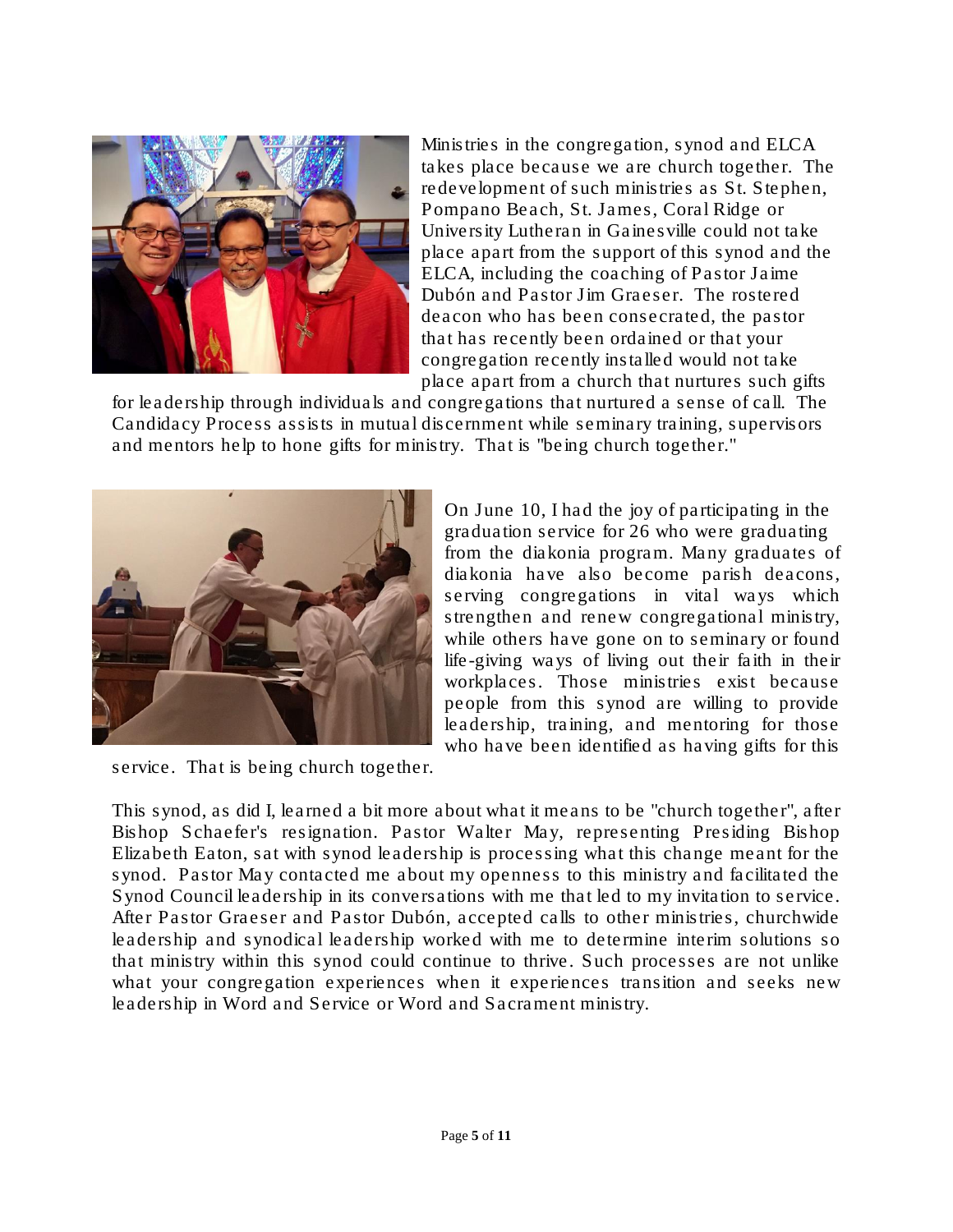It's also good to be church together in times of crisis. During Hurricane Harvey, I experienced a number of days when I could not contact my recently widowed brother who lived in Dickinson, Texas--an area southeast of Houston particularly devastated. Bishop Reinhart put me in contact with a local pastor who contacted me and offered to be a



resource. Shortly, after I learned my brother was fine. But I learned the gift and comfort of being church together. This synod has learned the blessing of that as members, deacons and pastors respond to places of need. To cite one of many examples, Pastor Steven Winsor and Pastor Frank Wagner have shared stories and photos of the work of Holy Spirit in Juno together with Pastor Andy Hagan and members of Advent in Boca Raton related to Hurricane Irma Relief Efforts and collaborative work with

Immanuel Lutheran in Tavernier, Martin Luther Chapel (LC-MS) in Marathon, and Lord of the Seas in Big Pine Key. I am confident that you have many more such stories to tell.

Other examples of being church together include this synod's close affiliation with NovusWay Camping Ministry including Luther Springs. Key leadership has been provided through its Executive Officer Keith Johnson, whose retirement has been announced, and Sue Mendenhall who serves a position which enables her to provide leadership both for Luther Springs and youth ministry within the synod. Many of us can tell stories about how our lives, the lives of our loved ones





and members of our congregations have been impacted by Lutheran camping ministries. Christian faith in nurtured together with a cherishing of God's creation. In past months I have experienced the beauty and hospitality of Luther Springs through a Respite Retreat and a Deans' Retreat. On both occasions I had the marvelous opportunity to watch Mission Builders hard at work creating new facilities for

expanded ministry. The Mission Possible Campaign has been vital in terms of providing financial resources for this expanded ministry. We will be hearing more about this campaign later this weekend. It is good to be church together!

Church for the Sake of the World

To be Church, to be Lutheran, and to be Church Together is also to be Church for the sake of the World. The Church is Christ's mission to the Church. Within the Church we experience the presence of Christ that gives us our identity and that binds us together through the Holy Spirit at work as God's word is proclaimed, Baptism administered, sins forgiven, and the Lord's Supper received. But having received such gifts, the Holy Spirit leads us back into the world where we get to embody Christ in the places we live, in the relationships we have and in the community and world in which we work and serve. To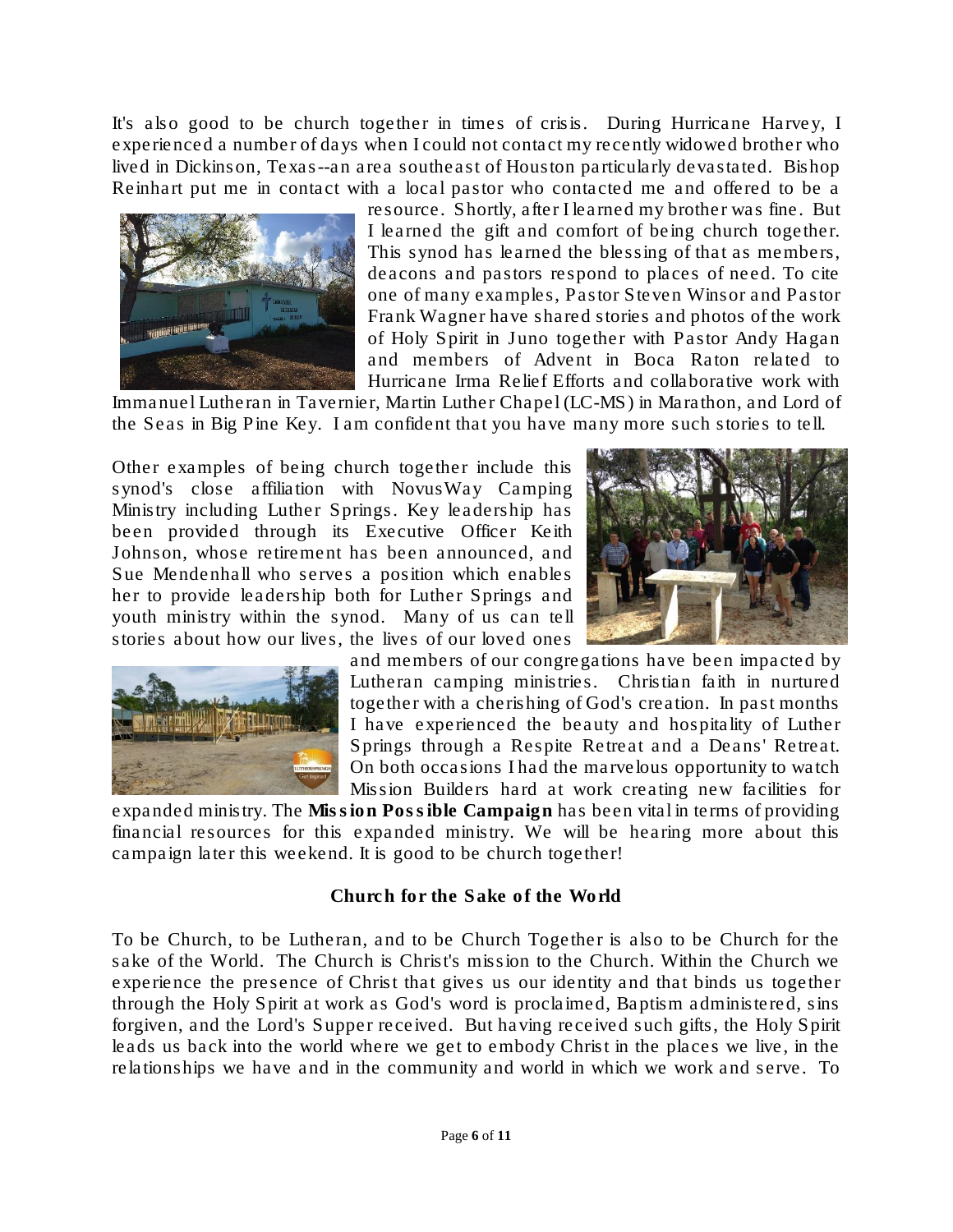forget that we are called to be Church for the sake of the world would be to suggest that our hearts have been hardened to the presence of Christ within the community.

It's clear that within the past 10 years many of our congregations have taken seriously the calling to be Church for the sake of the World. Earlier I referenced the work and ministry of Pastor Snare and St. Timothy in Tarpon Springs. This congregation and pastor take seriously (and with joy!) the call to be in ministry with those who lack food and sometimes shelter. Frequently, those who come for such need also come for the Bread of Life. Such a ministry can have its challenges-including the possibility that some who come to visit might not be comfortable in the presence of those who have such need. But this pastor and congregation will not give us this ministry to which they know they have been called.



(Matthew 15:27-28)

Several weeks ago, Pastor Lindner of Atonement, Wesley Chapel, invited me to join them for the Wednesday food distributions. Lines were long. Among those who served were members of Atonement, others from area Christian congregations, and those who had once been served. As I carried bags to cars, I was struck by the stories that could be told by those who served and were served. I found myself longing that our political leadership could eavesdrop on these conversations as I recalled the response of the woman who said to Jesus, "Even the dogs eat the crumbs that fall from their master's Table". And how Jesus affirmed her faith!

I thank God that such stories are multiplying throughout the congregations of this synod. Can we increasingly link these stories with prayer, deep listening and a sharing of the hope that is ours in Christ? The ELCA World Hunger Appeal is a national and global extension of that assistance we can personally offer through our presence and labor. I thank God for the generosity of this synod that led to contributions of over \$2.5 Million, 2.1 Million of which was Mission Support from congregations throughout the ELCA. This synod alone has collected and sent on \$147,000 to ELCA World Hunger in the last 12 months.

During the recent months we have learned and experienced the blessing of serving our synod disaster response fund, which is made possible by the generosity of individuals and congregations throughout the church. A few years ago, after suffering a major tornado that devastated a farm in Ohio, I was able to give the family a significant check



because of the generosity of those in the synod who responded to the need. "I can't take this." The farmer declared. "I've done nothing to deserve this? Why are you doing this?" My response: "because we are the church. And the church cares." With tears, he accepted the gift. Some years later he met me at a funeral home and re-introduced himself to me. He told me that he and his wife and gone through the counseling and so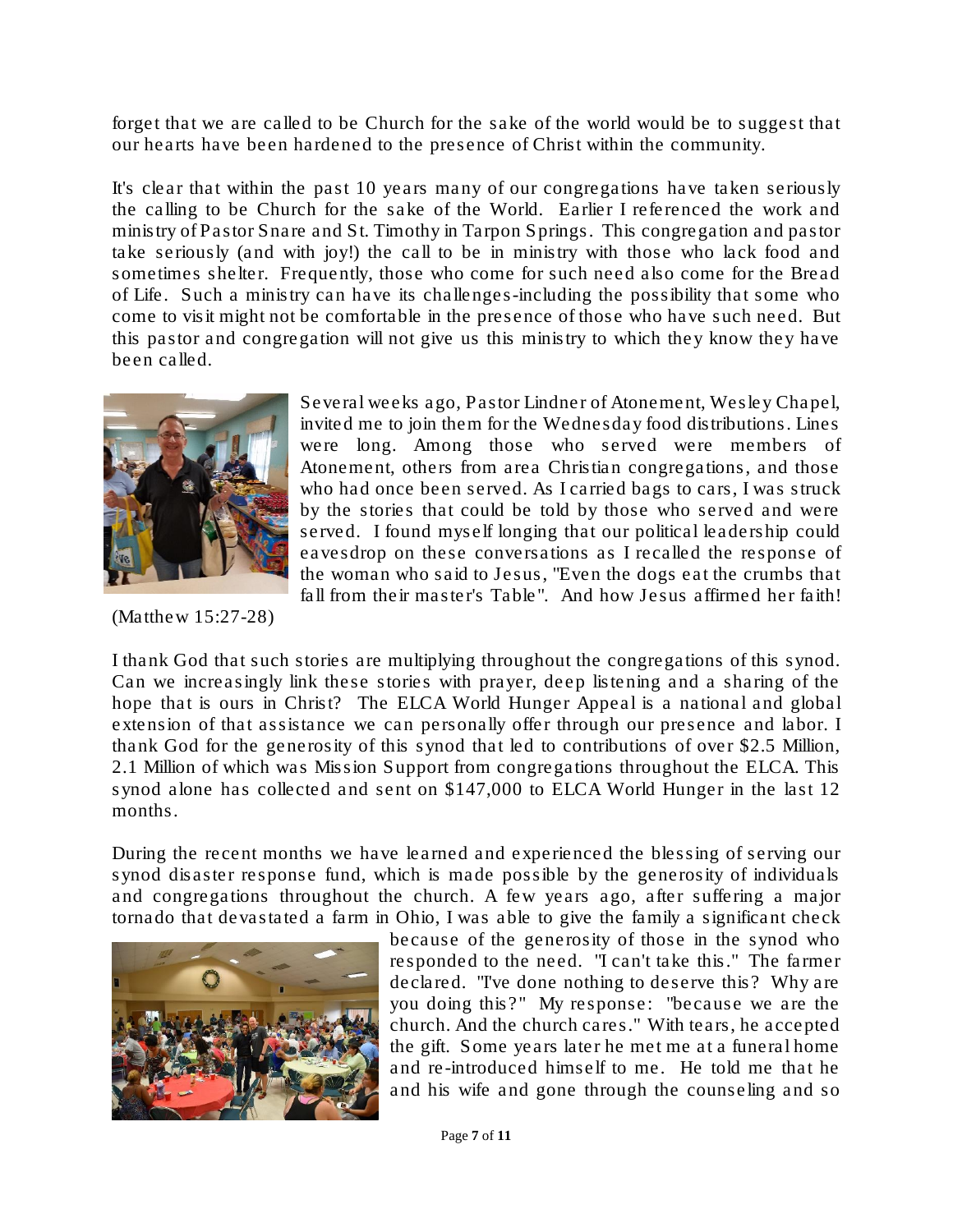were able to reclaim his vocation as farmer and that he used the remaining gift for a tool chest that he carries in the back of his truck. "Whenever I see it, I remember what the church did for me. Thank you." Similar stories are now being told as people care for and are cared for in the name of Christ. Within the context of Hurricane Irma, we have worked with synodical leadership, congregations and rostered leadership and Lutheran Counseling Service of Florida to respond to the physical, emotional, spiritual and material needs of those who suffered loss. Though LDR and Lutheran Services of Florida, we seek to respond to those who have suffered the greatest loss and who lack resources throughout Florida and the Bahamas. LDR and the ELCA Synods impacted by disaster continue to respond to other places of significant loss including Texas, Puerto Rico and other locations in the Caribbean. We continue to invite your prayers and generosity. I have been so grateful for the leadership of Michele Hilton in shaping this synod's response.

The chief gift that we have to offer is the good news of Jesus Christ. Recently a veteran pastor expressed deep sadness at the significant loss of membership in so many of the congregations of this synod. "What commitments can be made to reverse that pattern?", he asked. He is not alone in asking the question. Some of the loss is related to a growing secularism and the sense that the "institutional church" is primarily interested in its own survival. Others experience the church as a place of pain and conflict. "If that is what it means to be the church...", a man once told me after observing the behavior of a member of a Lutheran congregation, " I want nothing to do with it." Some of the loss might be linked to the lack of deep faith formation in the lives of the baptized, including the lives of our children. Within Florida, some of the loss in linked to a growing immigrant population whose culture is significantly different than the Northern European culture that played such a formidable role in Lutheranism. I also wonder about our ability to authentically welcome the stranger and our willingness to share the hope that is ours in Christ Jesus. Kevin Jacobson from Lutheran Immigration and Refugee Services is here this weekend and has a table in the Connections Café. He would be a great partner in conversation about this reality.

What might it mean for us to be Church for the sake of the World? It means a commitment to deeply our own prayer and devotional life with a view towards the "other." I think it means a deep reexamination of our welcoming of the other. While visiting, Trinity, St. Petersburg, a member of the congregation observed how the congregation has given so much attention to being a welcoming place for the LGBTQ population. In the process, she observed, others in addition to those who are LGBTQ are finding the congregation to be a welcoming place. In other words, she pointed out, "A focus on hospitality and welcoming becomes an authentic invitation to anyone who might, for one reason or another, check out a given congregation." That is a provocative invitation!

I wonder about how welcoming we are for children and families with children. In my home parish, the "traditional" service was one in which children were typically pointed to the nursery and were generally absent from the service. In recent months, the pastors have begun a children's message after which the children gather with hands on the altar to pray. The pastors clearly have indicated delight at the presence of children, even taking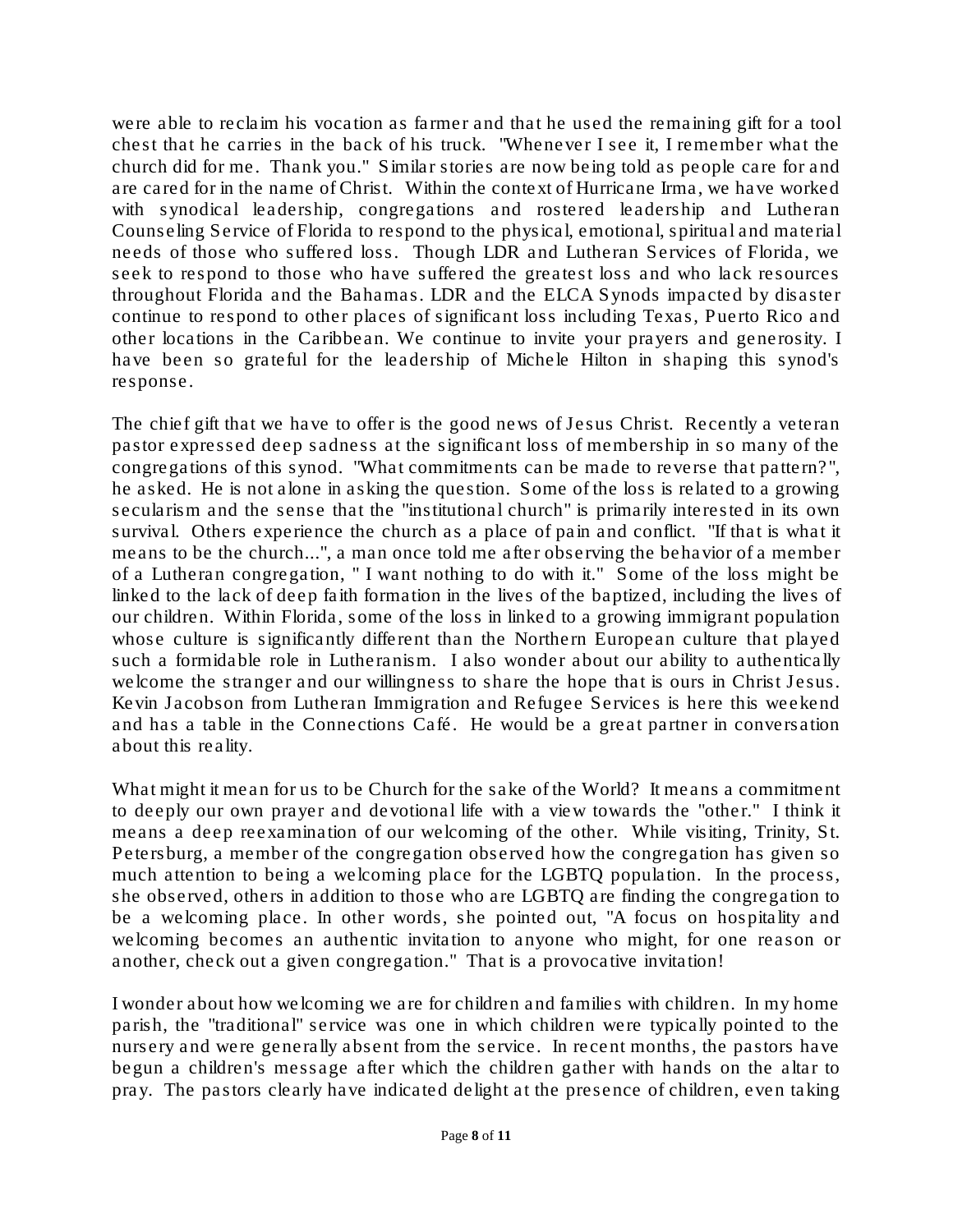a restless one in arms during a homily. It has made a difference. When I was home during a recent Sunday, over 15 children swarmed up to the altar for prayer. I am so grateful for the work of Sue Mendenhall and children and youth leaders throughout this synod who continue to seek ways to embrace and engage children and youth more fully in ministry. I am grateful for this assembly that has committed to inviting youth to participate fully in the work we do together in this space. But let us not stop asking this question: What does it mean for us authentically to welcome young people?



Many of our congregations are affiliated with schools with largely non-European descent children. Do we have examples of congregations that are beginning to make deep connections with these schools? How might we be resources to the parents? Could we offer parenting courses or marriage enrichment opportunities? In other words, is God giving us an opportunity for ministry within, quite literally, our own back yards? Can we listen to a gathering of those parents and invite them to tell their

story and then ask, how might we help you in your holy calling of being a mom or dad? I know many of you are doing this, and I urge you to continue.

Sent for the Sake of the World-For just this Moment

These are anxious times in many of our congregations, in our communities and in our nations. Some of us are deeply concerned about the course of this nation while others are convinced that we are taking an important corrective from the path of recent years. I have two daughters and daughter-in-law who are social workers- one a school social worker, another works primarily with young families that are in trouble while yet another is a clinical therapist. They observe the tension they are experiencing in the practice of their vocations and are at times concerned for their own emotional and spiritual wellbeing.

As your interim bishop, I dare to offer some counsel. First, deepen your own life of faith, prayer, reading of Scripture, and attentive listening to the other. Second, ask yourself, what does Scripture and Jesus' ministry teach me about such things as caring for creation, caring for the poor, welcoming the stranger, and caring for those whom others would send away empty? Third, it is so easy to criticize the other. To what repentance is God calling me? In what way is Jesus calling me to "die to myself" so that the life of Christ might be manifest in me? Fourth, listen attentively to those whose opinions differ from yours. Thank them for sharing their perspective. If given the opportunity, share yours. Pray for those with whom you have been in conversation that together you might have "the mind of Christ" (Philippians 2) Fifth, pray for leaders on all levels that they may authentically be attentive to matters of justice, peace, and the welfare of all. Sixth, as you are able, involve yourself with informed voting and fulfilling your responsibility as a citizen. Seventh, find solace in Martin Luther's counsel, "Sin boldly, but accept God's grace more boldly still." Luther recognizes that there may be situations when after prayer and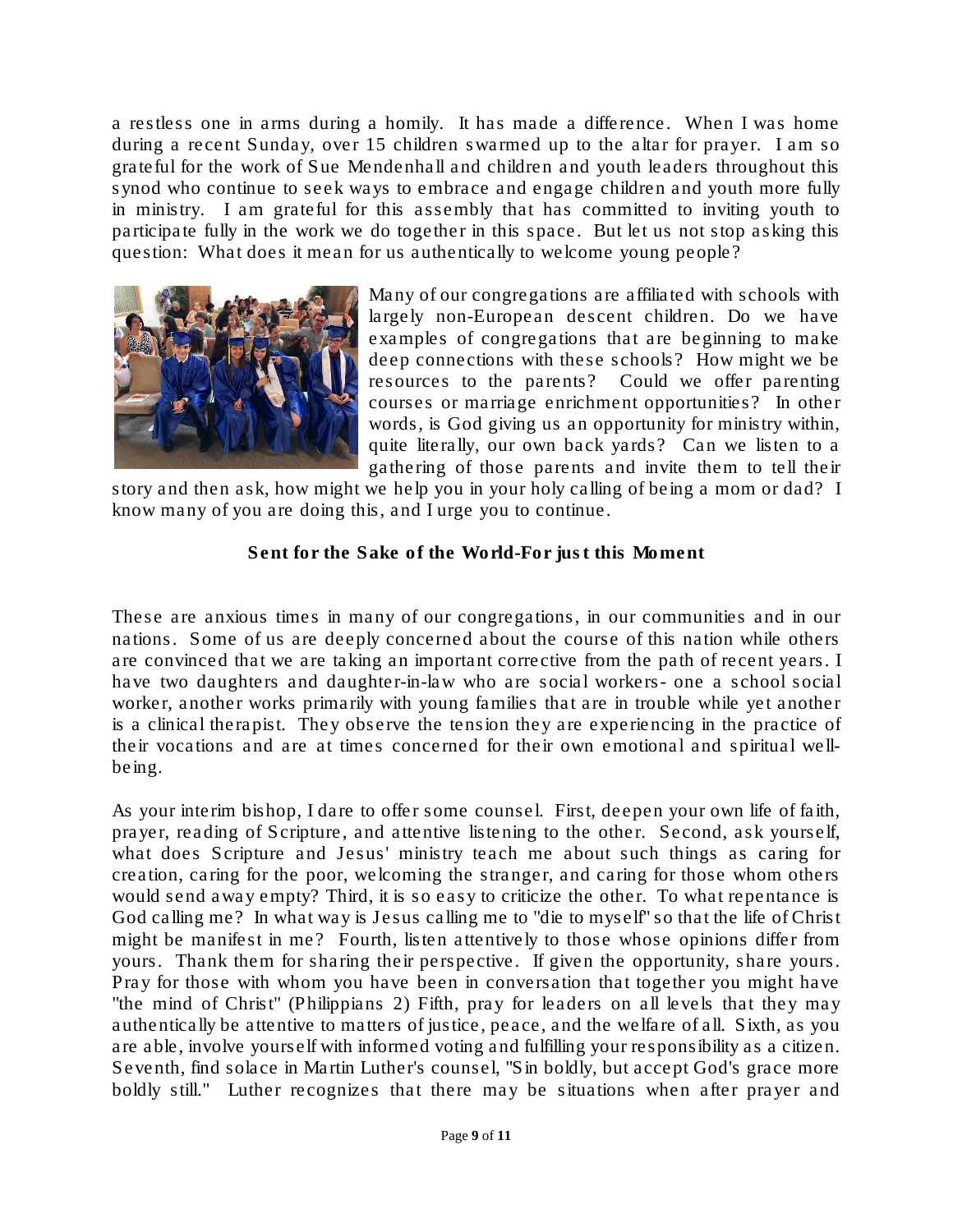conversation with brothers and sisters in Christ, we still might not know what to do. In those cases, decide and act. Then, rely not on your rightness, but on God's forgiveness in Christ Jesus. Eighth, in moments of stress, take a deep breath and recall Paul's admonition to give attention to those things that are "good and beautiful and true" (Philippians 4) Finally, in moments of fear and anxiety, recall the words of our crucified and risen Lord, "Peace be with you. Even as the Father has sent me, so I send you." And he breathed upon them the Holy Spirit and made them alive again. (John 20)

## A Concluding Word

About 6 1/2 months ago I began serving as your Interim Bishop. I will continue until your newly elected bishop is prepared to receive the mantle of this office, which will be no later than January 1 and perhaps earlier. I came into this office knowing little about Florida or the Bahamas and little about the ministry of this synod, its congregations and its rostered leadership, affiliated ministries and synodical leadership. That has changed. To



paraphrase St. Paul, during these months I have come to know you, but, admittedly, only in part. Yet I have come to love you, this territory, this people, this leadership, this dear, gifted and precious staff-including Jaime and Jim who are leaving us and Wally, John, Pedro, and Terrance who are helping us in an interim capacity. Vice-President Cheryl, the Executive Committee and Synod Council have been wonderful partners. During transition, committees like the Global Mission Committee and

the Candidacy Committee have not missed a beat. I have treasured the opportunity to meet Sam Sipes, Chief Executive Office for Florida Services, and to learn about that ministry.

I thank God for Rick Armstrong and his leadership for Florida Counseling Services and to know the support that agency provides for so many including rostered leaders and their families. I'm grateful for the leadership of Keith Johnson and the ministry of NovusWay. The deans have provided remarkable leadership in this time of storm and transition and we thank God for them and for their leadership.

You are about to elect a bishop. I know you have some anxiety about that. You should! It is a daunting vocation. I have counseled many who might have the gifts for this office, "Be open to the possibility of serving as bishop but do not covet it." The challenges are many. To name a few-the number of congregations that are at risk because of diminishment in attendance and financial resources; a number of congregations that are at risk because of conflict, apathy, and or loss of mission; the probability that you may need to deal with misconduct given the fact that those leading us are vulnerable to the same temptations as those whom we are leading; the many demands for your presence;